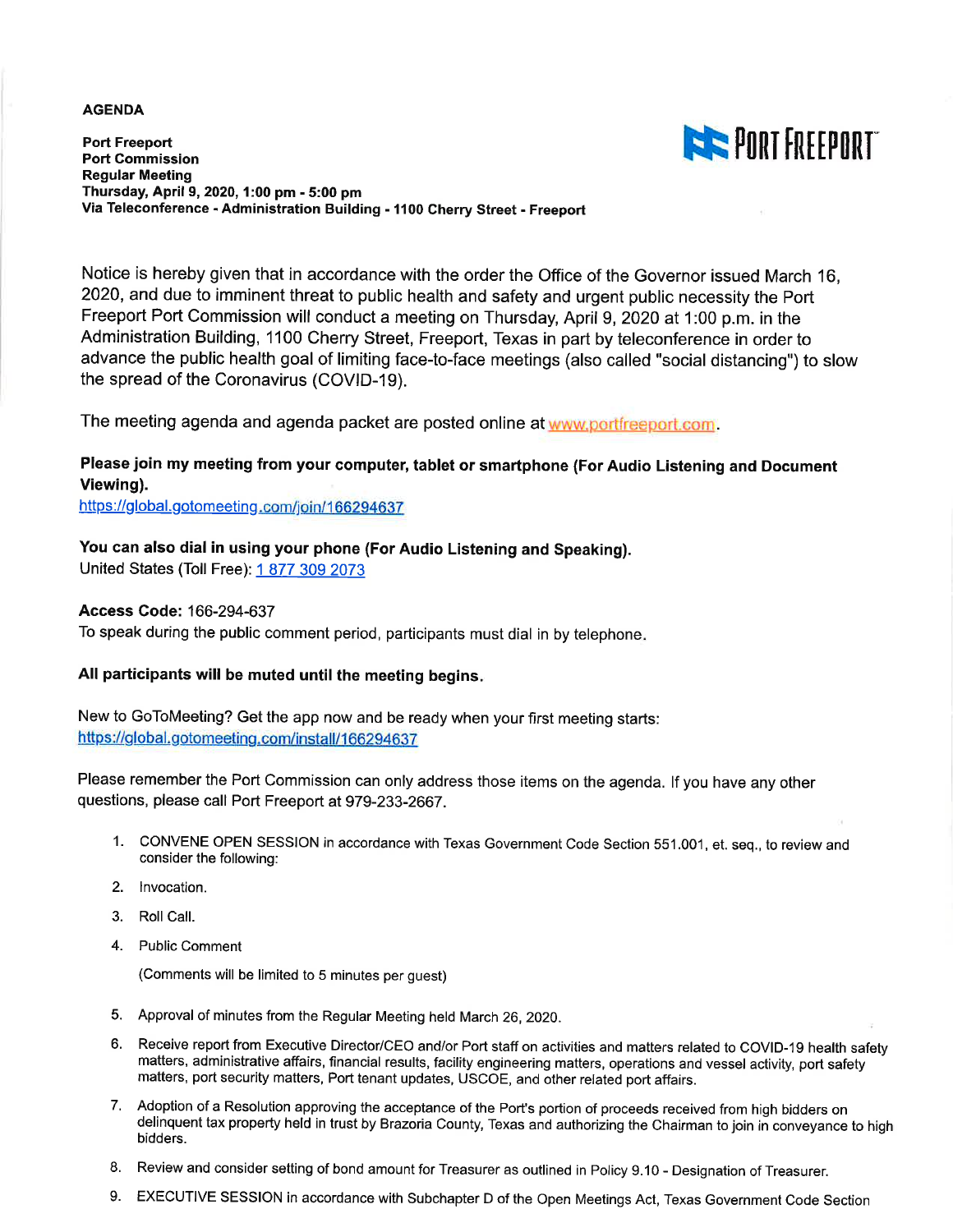- 551.001, et. seq., to review and consider the following:
- A. Under authority of Section 551.072 (Deliberation of Real Property Matters) for discussion regarding:
	- Discussion regarding the potential exchange, lease, or value of real property located in Freeport, Texas,  $1$ including but not limited to the area known as the East End of Freeport and bordered by or adjacent to the following streets: FM 1495; East 2nd Street; Terminal Street and East 8th Street in Freeport, Texas.
	- $2.$ The potential purchase, exchange, lease or value of real property located at Port Freeport, including but not limited to the real property located at and contiguous to Berths 1, 2, 5 and 7.
	- The potential exchange, lease, or value of real property located at Port Freeport, including but not limited to  $3.$ Parcels 6, 7 and 31.
- B. Under authority of Section 551.076 (Deliberation of Security Matters) for discussion regarding:
	- Discussion regarding issues related to the deployment, or specific occasions for implementation of security personnel or devices or security audit and services.
- C. Under authority of Section 551.074 (Deliberation of Personnel Matters) for discussion regarding:
	- Deliberation regarding the appointment, employment, evaluation, reassignment, duties of a public officer or  $1.$ employee, including but not limited to: Executive Director/CEO.
- 10. RECONVENE OPEN SESSION to review and consider the following:
- Approval of a Purchase Contract for property located at 212 E. 6th Street.  $11.$
- $12.$ Approval of a Professional Services Agreement with McDonald Public Relations, Inc. for consulting services.
- $13.$ Adjourn.

#### The Port Commission does not anticipate going into a closed session under Chapter 551 of the Texas Government Code at this meeting for any other items on the agenda, however, if necessary, the Port Commission may go into a closed session as permitted by law regarding any item on the agenda.

With this posted notice, Port Commissioners have been provided certain background information on the above listed agenda items. Copies of this information can be obtained by the public at the Port Administrative offices at 1100 Cherry Street, Freeport, TX.

Phyllis Saathoff, Executive Director/CEO **PORT FREEPORT** 

In compliance with the Americans with Disabilities Act, the District will provide for reasonable accommodations for persons attending its functions. Requests should be received at least 24 hours in advance.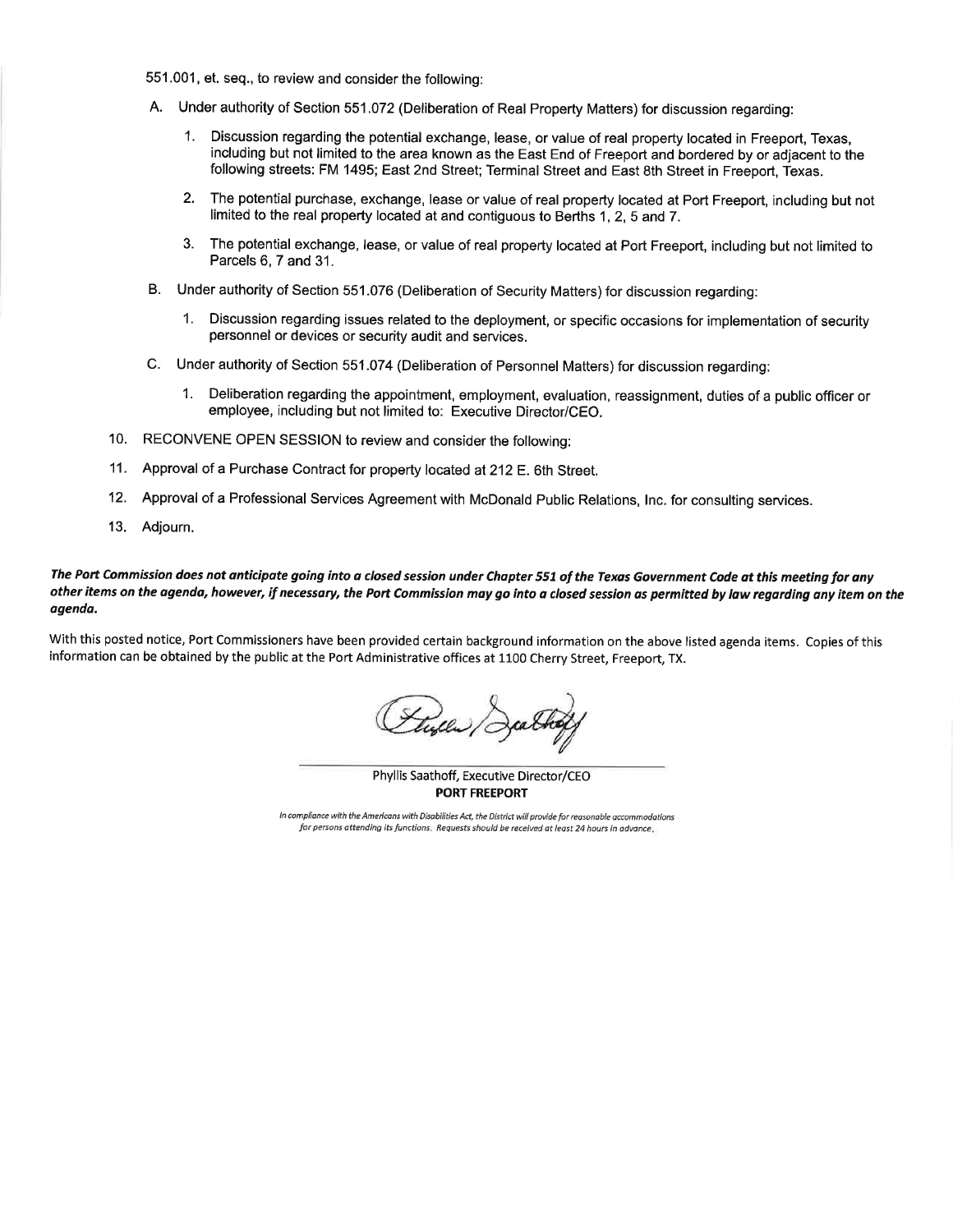Minutes of Meeting March 26, 2020

Notice is hereby given that in accordance with the order the Office of the Governor issued March 16, 2020, and due to imminent threat to public health and safety and urgent public necessity the Port Freeport Port Commission will conduct a meeting on Thursday, March 26, 2020 at 1:00 p.m. in the Administration Building, 1100 Cherry Street, Freeport, Texas in part by teleconference in order to advance the public health goal of limiting face-to-face meetings (also called "social distancing") to slow the spread of the Coronavirus (COVID-19).

The meeting agenda and agenda packet are posted online at [www.portfreeport.com.](http://www.portfreeport.com/)

## **Please join the meeting from your computer, tablet or smartphone (For Audio Listening and Document Viewing).**

<https://global.gotomeeting.com/join/341542069>

**You can also dial in using your phone (For Audio Listening and Speaking).**  United States (Toll Free): [1 866 899 4679](tel:%2018668994679,,341542069)

**Access Code:** 341-542-069 To speak during the public comment period, participants must dial in by telephone.

All participants will be muted until the meeting begins.

New to GoToMeeting? Get the app now and be ready when your first meeting starts: <https://globl.gotomeeting.com/install/341542069>

Please remember the Port Commission can only address those items on the agenda. If you have any other questions, please call Port Freeport at 979-233-2667.

Commissioners present:

Mr. Shane Pirtle, Chairman Mr. Paul Kresta, Vice Chairman Mr. Rudy Santos, Secretary Mr. John Hoss, Asst. Secretary Mr. Ravi Singhania, Commissioner Mr. Dan Croft, Commissioner

Staff Members Present:

Mr. Jason Cordoba, Legal Counsel Ms. Phyllis Saathoff, Executive Director/CEO Mr. Rob Lowe, Director of Administration/CFO Mr. Al Durel, Director of Operations Mr. Jason Hull, Director of Engineering Mr. Chris Hogan, Director of Protective Services Mr. Jason Miura, Director of Business & Economic Development Ms. Missy Bevers, Executive Assistant Mr. Brandon Robertson, Network Systems Manager Mr. Mike Quilty, Safety Coordinator Ms. Lauren McCormick, Public Affairs Manager Ms. Mary Campus, Controller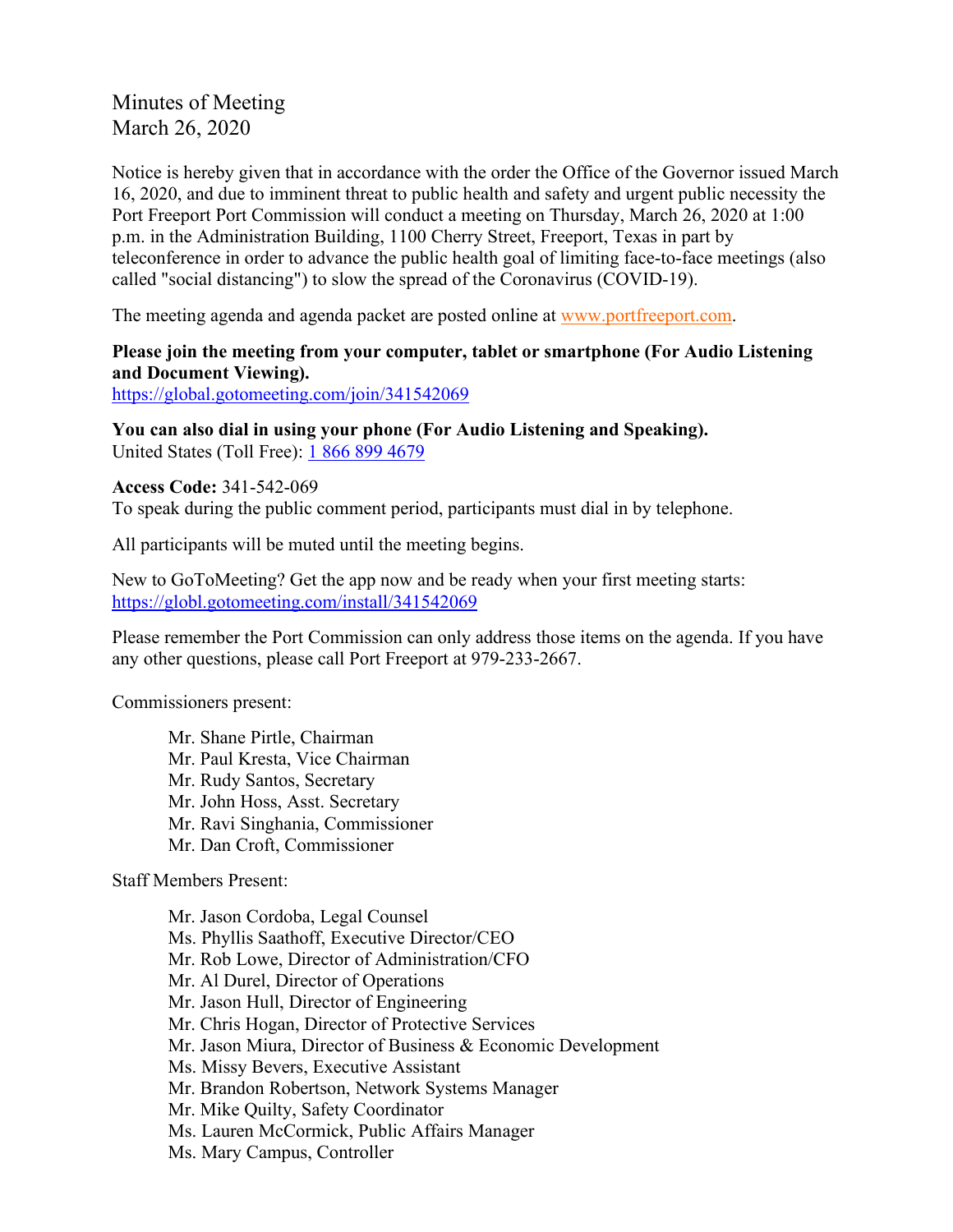Also, present via teleconference:

Mr. Bobby Fuller, Texas Port Ministry Mr. Will Wachel, WSP Mr. Bob Arroyave, BGE, Inc.

Commissioner Pirtle stated the following information…

Today's date is March 26, 2020, and the time is 1:00 p.m. This is the regular meeting of the Commissioners of Port Freeport. We are conducting this meeting by telephone conference pursuant to Governor Abbott's order suspending certain provisions of the Texas Open Meetings Act in order to minimize the impact of the coronavirus outbreak. This meeting is being recorded as required by the Texas Open Meetings Act. Following today's meeting written minutes and this recording will be made available to the public.

With the posting of today's meeting a toll-free call in number was indicated on the agenda, along with the agenda packet. Both may be found on the Port's website [www.portfreeport.com.](http://www.portfreeport.com/) Additionally, as posted on the agenda, the public may join the meeting from a computer, tablet or smartphone for audio listening and document viewing only. For audio listening and speaking, participants must dial in by phone using the toll-free call in number.

In the event any member of the public is having any technical difficulty during the meeting, please call (979) 233-2667, press zero and someone will do the best they can to assist you. Please state you need technical assistance regarding the Port Commission Teleconference Meeting.

Being considerate of all participants on this call today, we respectfully request everyone "mute" their phones unless you are speaking. This will prevent unintended disruptions from background noises.

As required by law and as a commitment to transparency we continue to include a public comment section with our meeting. If you would like to participate in the public comment section of our meeting the general guidelines and rules still apply. Those guidelines being:

- Each individual will be permitted to speak for five (5) minutes.
- Members of the public will only be permitted to speak during the posted public comment section.
- Members of the public will not be permitted to participate during agenda items.
- Commissioners cannot engage in discussion with members of the public during public comment.

If any member of the public desires to speak during the public comment section today, please state your name now, so you can be added to the list and called upon momentarily to provide your comments. Please be reminded to speak during the public comment section today, participants must join the meeting using the toll-free call in number.

An Executive Session was noticed on the published agenda. It will be announced prior to this body going into Executive Session. During Executive Session the public will not be permitted to hear the meeting, as is the case under the Texas Open Meetings Act. Following Executive Session, the board will resume the public meeting and adjourn the public meeting.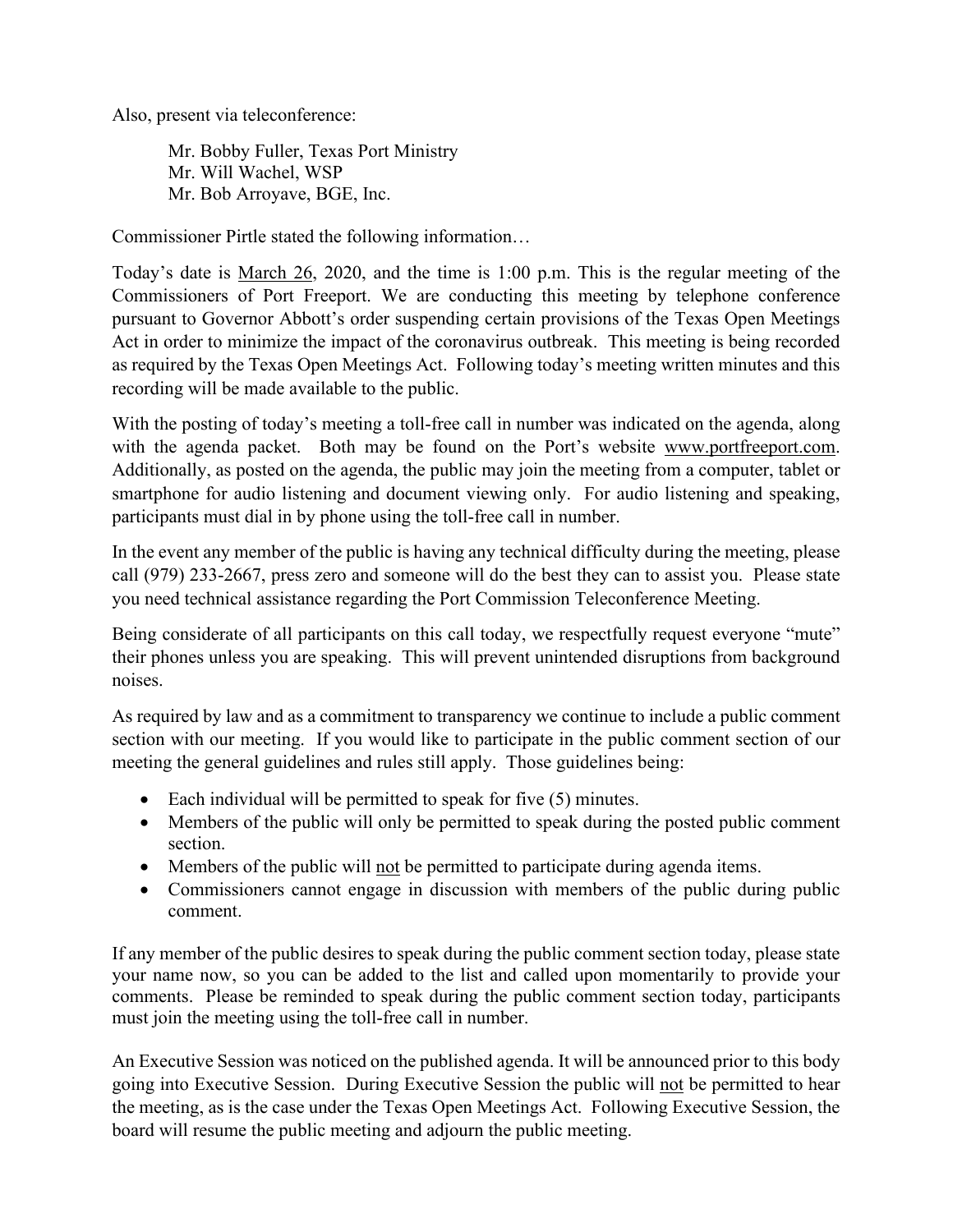A roll call will be taken to record the Commissioners, staff and legal counsel in attendance. The Commissioners, staff and legal counsel will announce their name before they speak each time. After each item on the agenda is introduced, I will call upon each commissioner individually for questions or comments and for their vote on each motion at the appropriate time.

Should a participating commissioner be temporarily disconnected, the meeting will be paused to allow time for the commissioner to rejoin the teleconference meeting.

We will now begin our meeting.

- 1. CONVENE OPEN SESSION in accordance with Texas Government Code Section 551.001, et. seq., to review and consider the following:
- 2. Invocation Bobby Fuller, Texas Port Ministry
- 3. Roll Call –Commissioner Pirtle noted that all Commissioners were present online via teleconference. He also noted those present in the board room (at a safe distance) included himself, Ms. Saathoff, Mr. Lowe, Mr. Robertson, Ms. Bevers, Mr. Hull, Mr. Miura, Mr. Durel, Mr. Hogan and Mr. Quilty. Staff participating online included Ms. McCormick, Ms. Miller, Ms. Campus and Jason Cordoba. Bobby Fuller with Texas Port Ministry is participating online as well as Will Wachel with WSP.
- 4. Approval of minutes from the Regular Meeting held March 12, 2020.

A motion was made by Commissioner Croft to approve the minutes as presented. The motion was seconded by Commissioner Santos with all Commissioners present voting in favor of the motion.

5. Receive reports from Executive Staff on activities and matters related to COVID-19 health safety matters, administrative affairs, financial results, facility engineering matters, operations and vessel activity, port safety matters, port security matters, Port tenant updates, USCOE, and other related port affairs.

## **Executive Director/CEO**

Ms. Saathoff stated that COVID-19 has been the focus since the last meeting. Staff has been working to ensure the health and well-being of all port employees, workers at the port and those necessary for the movement of the global commerce in our region and community. Staff has implemented various preventative procedures to reduce risk spread of the virus and if there were a situation of a suspected case, it could be contained quickly and addressed. Staff has also been in communication with all tenants, stevedores, ILA, other support groups associated with the movement of commerce as well as other private terminals along the harbor to ensure they have necessary procedures in place as well. Staff also continues to use various platforms to spread the word that Port Freeport is open for terminal operations and vessels are moving in the Freeport Harbor. Working with WGMA, Houston Port Bureau, Port Freeport CAP, customer's tenants, local municipalities and others to get consistent and accurate information out about Port Freeport. Procedures will be adjusted as necessary tonnage the situation as it continues to develop. Brazoria County Judge Sebesta issued a stay safe at home order that takes effect March 26 at 6:00 p.m. The transportation industry and Port are exempt from this order. Staff has been instructed to carry their Port ID as well as their state issued ID. Letters have also been provided that acknowledge the exemption. Ms. Saathoff noted the Administration Building has been working with a reduced staff. Twice-a-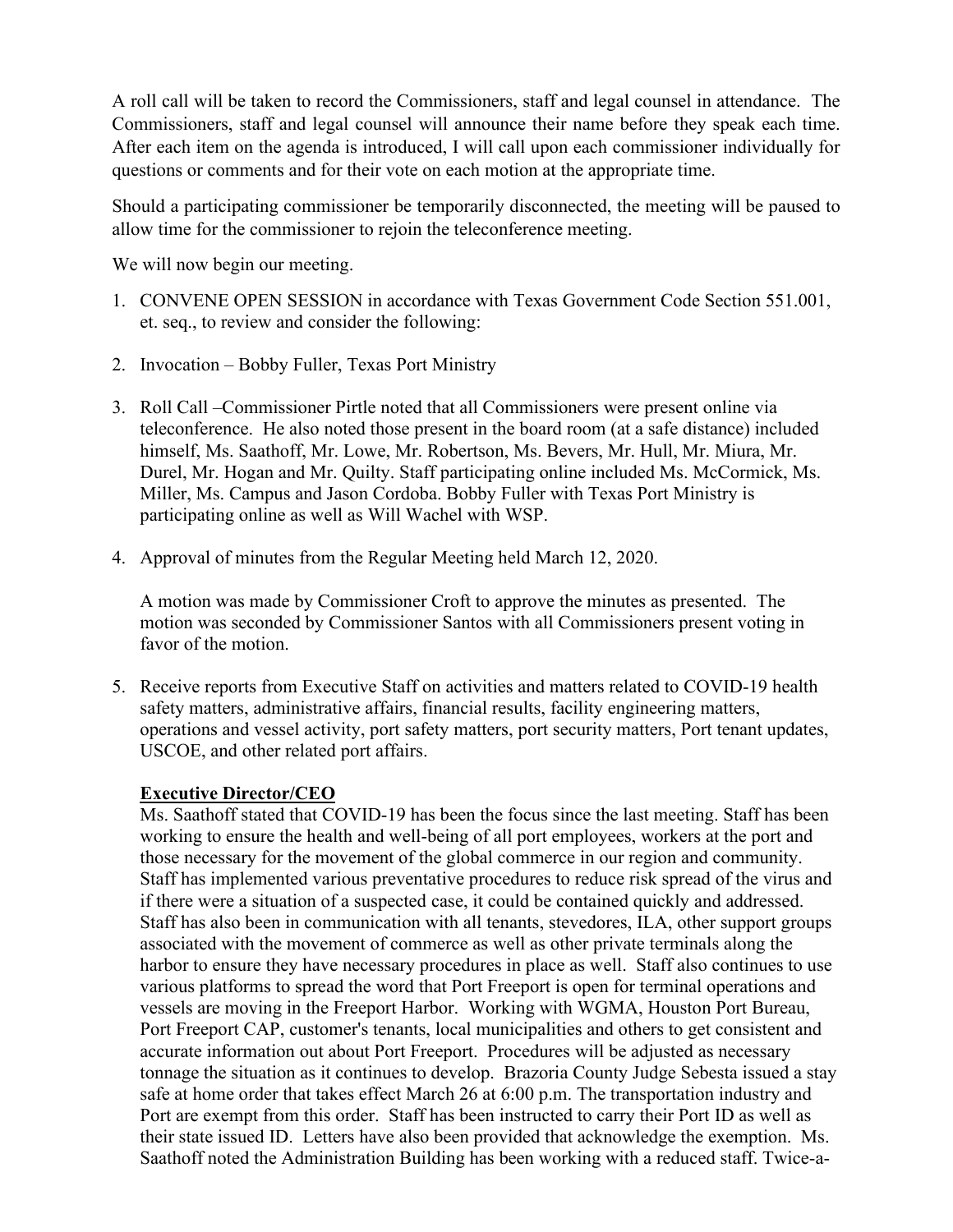day phone calls are in place with those working from home to establish expectations and deliverables. Attention to all internal controls are still in place so nothing is compromised, and Port business continues in an efficient manner. Ms. Saathoff asked Ms. McCormick to give an update on the 20th Annual Take-A-Child Fishing tournament scheduled for May 9. Ms. McCormick reported that staff continues to monitor the situation and has alternative options in place if needed and plans to make a final decision next week. She also reported the team has exceeded their goal to raise \$40,000 in sponsorships. A Facebook campaign is currently running that recognizes all participating sponsors. Ms. McCormick also introduced the newest member of the public affairs team, Ms. Marilyn Miller, who joined the Port March 23. Ms. Saathoff shared pictures from the first Grimaldi ConRo vessel that called the Port March 22. Regarding the channel project, the Port received the USCOE Galveston District's draft of the Project Partnership Agreement March 20. Staff is reviewing the draft and the goal is to have it returned to Galveston with comments by COB March 27. As mentioned in her written report, the AAPA Spring Conference was cancelled due to COVID-19. Short conference calls were held with the senate and house appropriations staff and we were given the opportunity to thank them for the additional funds they have given the Corps and appropriations the last couple of years regarding the channel project and asked for the support to continue so that projects can be constructed in a timely fashion. Ms. Saathoff noted that no meetings or community events are scheduled for the next two weeks. Beginning March 27, the Port Administration Building will be closed to public access through April 3. Ms. Saathoff also noted that the only steps recently taken regarding the east end acquisition is that initial offer letters were recently sent out and a few transactions have been completed.

Commissioner Singhania complicated the public affairs team for their communication efforts via email and the website. He also complicated Jason Miura for bringing the Grimaldi business to Port freeport.

### **Chief Financial Officer**

Mr. Lowe gave a presentation regarding February results.

### **Director of Engineering**

Mr. Hull shared photos from current construction projects which include the Berth 8 project where demolition and excavation has started in the area of the old tie back system, the pavement replacement area west of warehouse 51 and the Velasco Terminal Area 3 project that is now complete. He also noted the Parcel 14 20-acre car lot estimated completion is the end of April or May.

#### **Director of Operations**

Mr. Durel stated that vessel activity continues to be steady with next month looking to be the same. He noted a line item was added in his written report to show total vessel calls for the entire port. To date, the port has seen a total of 91 vessel calls port wide, 37 of which were handled by Port Freeport. He also shared photos of the ZPMC Crane #1 and updated the Port Commission on a transformer issue which resulted in shutting the entire crane down. Electricians from Saber as well as technicians from ABB came in to assist with the issue. Staff ultimately decided to use a portable generator until a new transformer is located. A possible compatible transformer has been located however ABB has to determine if it will work. If it is compatible, the crane should be back together in a month. A new transformer could take at minimum 3 months to arrive, possibly longer with the COVID-19 situation. Mr. Durel stated that COVID-19 is consuming most if not all each day for Mr. Hogan and Mr.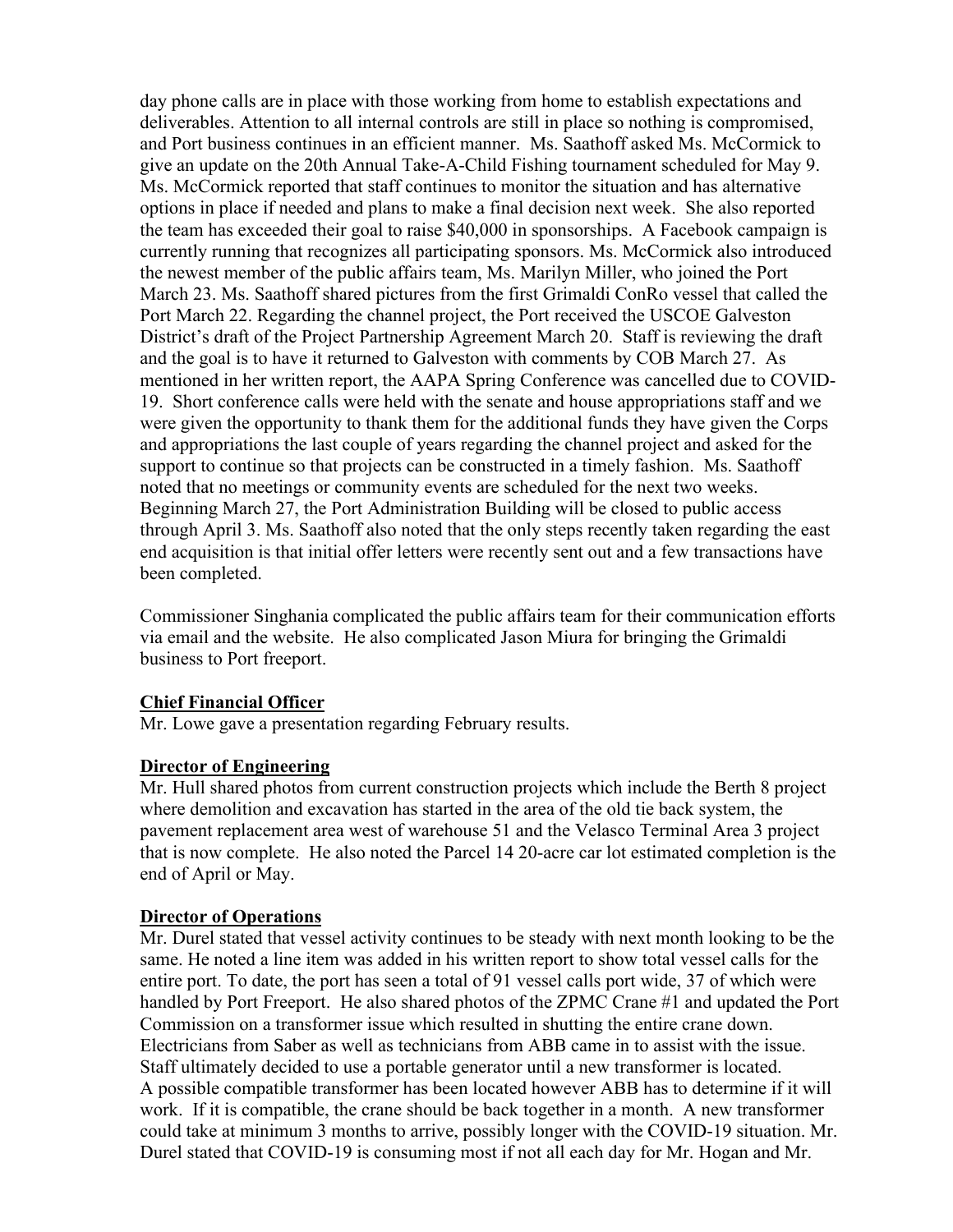Quilty who participate on the state and local calls and keep tenants, stevedores, etc. updated. Continuously updating operations inside the port to minimize risk and keep everything running.

## **Director of Business & Economic Development**

Mr. Miura submitted a written report to the Board and had nothing further to report.

- 6. Public Comment There were no public comments.
- 7. Approval of financial reports presented for the period ending February 29, 2020.

A motion was made by Commissioner to approve the reports. The motion was seconded by Commissioner with all Commissioners present voting in favor of the motion.

8. Approval of an agreement with Texas Gulf Bank for Port Freeport depository services for a 3-year term beginning April 1, 2020, and one 2-year option renewal term.

Mr. Lowe stated that staff previously met with the Finance Committee to discuss the bids received and recommends awarding the bank depository to Texas Gulf Bank for a 3-year term with one 2-year renewal. Commissioner Pirtle noted that Commissioner Croft will be abstaining from discussion and vote on this matter.

A motion was made by Commissioner Singhania to accept Texas Gulf Bank for depository services beginning April 1, 2020 with one 2-year option renewal. The motion was seconded by Commissioner Santos with all Commissioners present voting in favor of the motion Commissioner Croft abstaining.

9. Approval of an electrical easement to CenterPoint Energy for new electrical service on Parcel 14.

Mr. Hull stated that at this time he does not have an easement document from CenterPoint but the agreement will be the same as previously approved easements with CenterPoint, and will include reverter language stating that in the event the electrical easement is no longer needed, the Port will pay CenterPoint to remove the infrastructure and the easement will be abandoned. He also shared a photo of the area where the easement will exist which is 10 foot wide ground easement with a 15-foot aerial easement. Staff recommends approval

A motion was made by Commissioner Santos to accept staff's recommendation and approve the easement. The motion was seconded by Commissioner Hoss with all Commissioners present voting in favor of the motion.

- 10. EXECUTIVE SESSION in accordance with Subchapter D of the Open Meetings Act, Texas Government Code Section 551.001, et. seq., to review and consider the following:
	- A. Under authority of Section 551.072 (Deliberation Concerning Real Property Matters) for discussion regarding:
		- 1. The potential purchase, exchange, lease or value of real property located at Port Freeport, including but not limited to the real property located at and contiguous to Berths 1, 2, 5 and 7.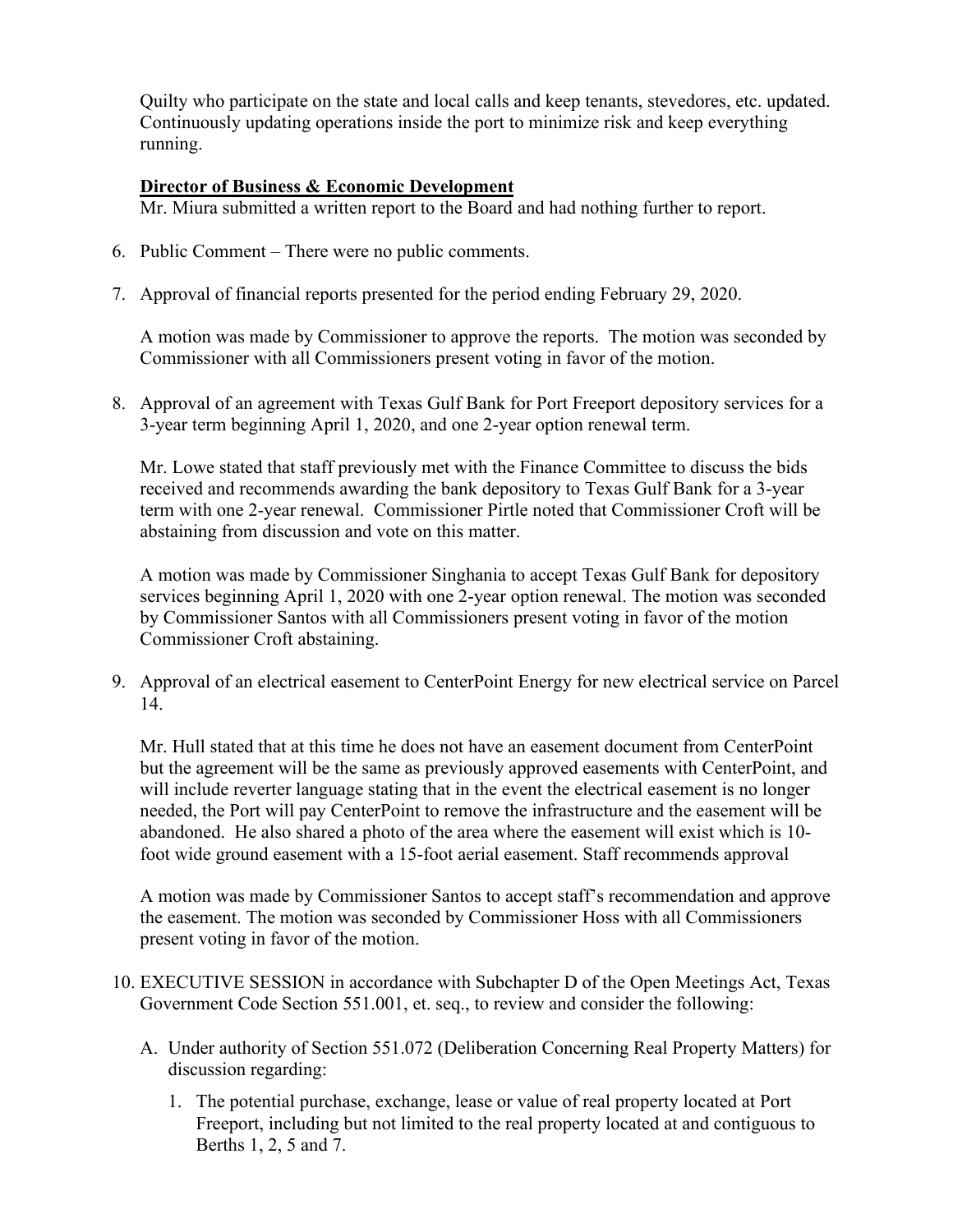2. The potential exchange, lease, or value of real property located at Port Freeport, including but not limited to Parcels 6, 7 and 19.

## 11. RECONVENE OPEN SESSION:

Commissioner Hoss lost connection during latter part of Executive Session and did not reconnect for remainder of meeting.

12. Adjourn.

 $\overline{a}$ 

With no further business before the Commission, the meeting adjourned at 3:09 PM.

Shane Pirtle, Chairman Paul Kresta, Vice Chairman

 $\overline{a}$ 

Rudy Santos, Secretary John Hoss, Asst. Secretary

Ravi K. Singhania, Commissioner Dan Croft, Commissioner

 $\overline{a}$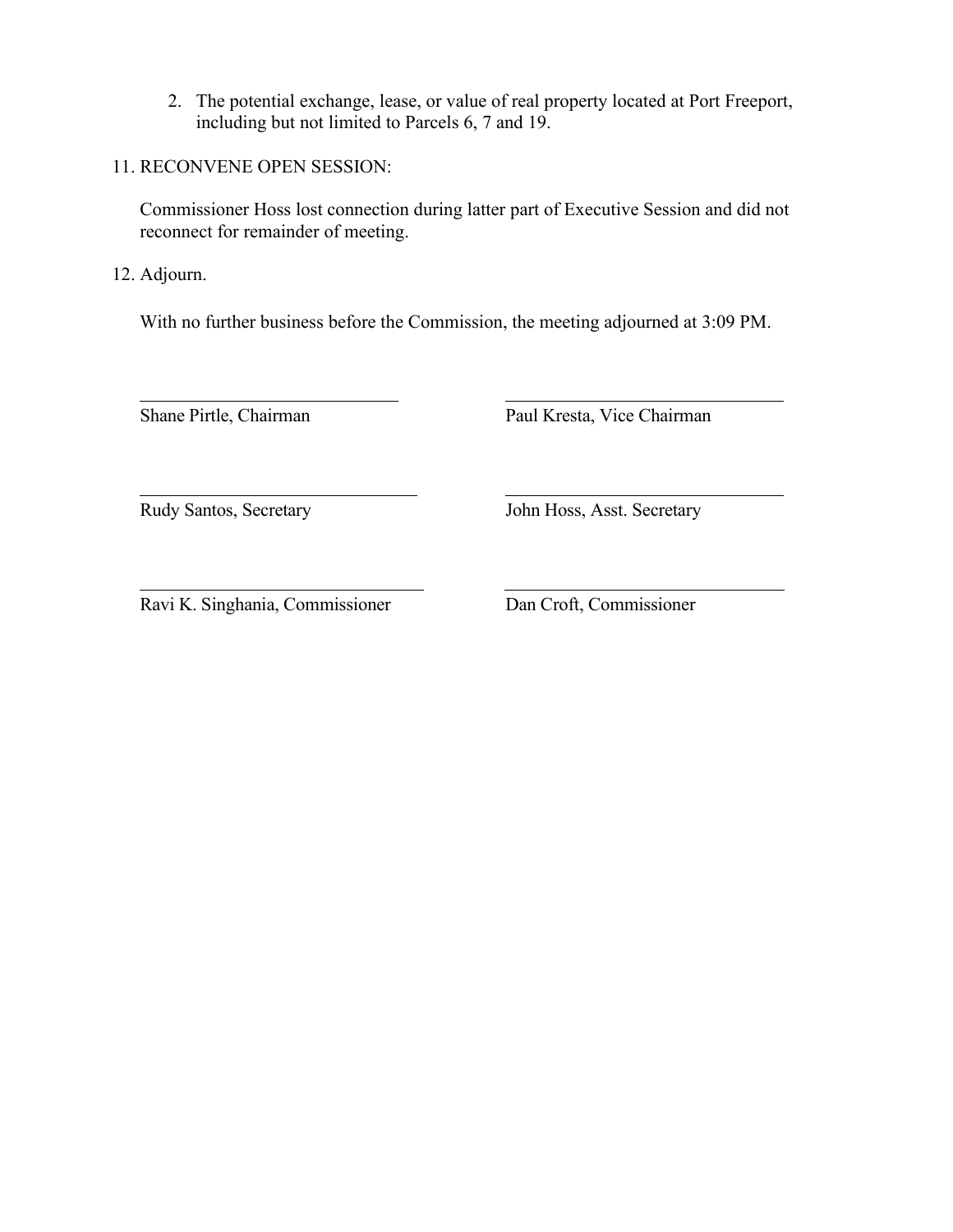# RESOLUTION APPROVING SALE OF PROPERTY HELD IN TRUST

At a regular meeting of the Port Commission of Port Freeport held at the office of Port Freeport at 1100 Cherry Street, Freeport, Texas, on the 9<sup>th</sup> day of April, 2020, among other business came on to be considered the following resolution, which, upon motion duly made and seconded, was adopted by vote of all Commissioners present:

#### F I N D I N G S

1. Due and proper notice of the date, time, place and purpose of this meeting has been duly given in accordance with the provisions of the Texas Open Meetings Act, and such meeting has been conducted in accordance with said Open Meetings Act.

2. The County of Brazoria, State of Texas, has heretofore instituted tax suits and has been awarded tax judgments relative to the hereinafter described tracts and parcels of land, where, in each instance, as a result of delinquent tax sales, the high bid was less than the amount of taxes owing on each respective parcel. Each such parcel was bid off to Brazoria County for the amount of judgment against each respective parcel and each such parcel of property is held in trust due to delinquent tax foreclosure.

3. The Property Resale Committee of Brazoria County has advertised for, received, and opened sealed bids on each said parcel of property held in trust and determined that in each instance, the high bid is less than the amount of taxes owing on each respective parcel. The account number, legal description, entity holding in trust, appraised value, opening bid and amount bid for each respective parcel, are described in Exhibit "A" attached hereto.

4. The Property Resale Committee of Brazoria County has requested that Port Freeport approve the sale amount of each respective item of property as described in Exhibit "A" attached hereto, in accordance with Section 34.05 of the Property Tax Code of the State of Texas, and that Port Freeport join in the conveyances to respective high bidders to evidence Port Freeport's consent to each such sale.

## R E S O L U T I O N

NOW, THEREFORE, BE IT RESOLVED that Port Freeport hereby consents to the acceptance of the high bid as to each respective parcel as described in Exhibit "A" attached hereto and the conveyance of each respective parcel to each respective high bidder; and that Port Freeport accept its pro rata share of the proceeds; and

 BE IT FURTHER RESOLVED, that the Chairman of the Port Commission be, and he is hereby authorized to join in the conveyance to each respective high bidder of each respective parcel to evidence Port Freeport's consent to each respective sale for less than the amount of taxes owing.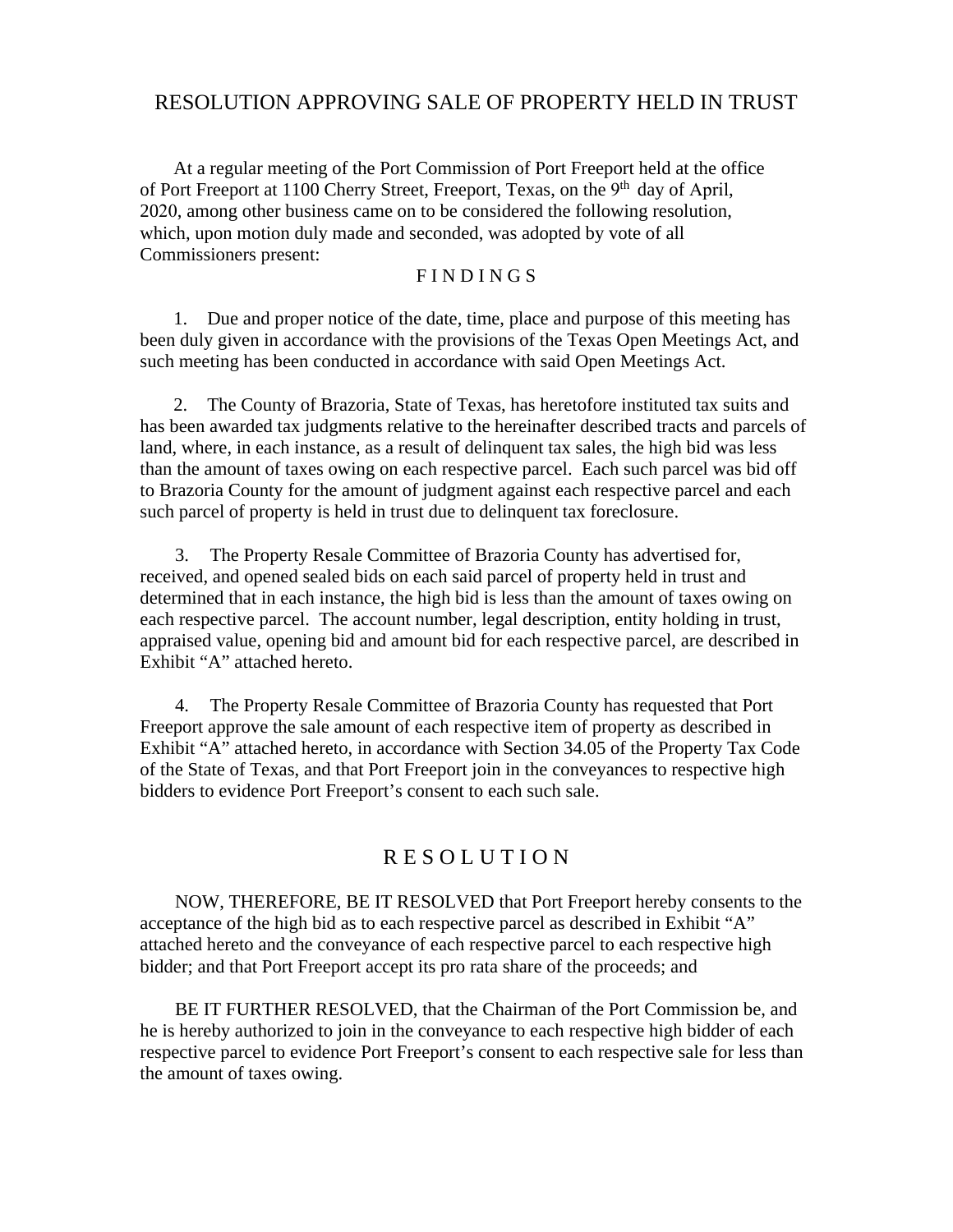#### April 9, 2020 Resolution Exhibit A - Resale Offers

| <b>Account Number</b>                       | <b>Legal Description</b>                                                                         | In Trust To                      | <b>Adjudged Value</b> | <b>Required Opening Bid</b> | <b>Amount Bid</b> |
|---------------------------------------------|--------------------------------------------------------------------------------------------------|----------------------------------|-----------------------|-----------------------------|-------------------|
| 3940-0058-000                               | <b>ENCHANTED EDGEWATER (LIVERPOOL)</b><br>BLK 2 LOT 11 (IN TRUST 93T5270)<br><b>ACRES 0.1118</b> | Brazoria County                  | \$2,530.00            | \$2,530.00                  | \$400.00          |
| 3940-0059-000                               | <b>ENCHANTED EDGEWATER (LIVERPOOL)</b><br>BLK 2 LOT 12 (IN TRUST 93T5270)<br><b>ACRES 0.1178</b> | Brazoria County                  | \$2,670.00            | \$2,668.53                  | \$400.00          |
| 3940-0060-000                               | <b>ENCHANTED EDGEWATER (LIVERPOOL)</b><br>BLK 2 LOT 13 (IN TRUST 93T5270)<br><b>ACRES 0.0967</b> | Brazoria County                  | \$2,190.00            | \$2,190.00                  | \$400.00          |
| 3940-0061-000                               | ENCHANTED EDGEWATER (LIVERPOOL)<br>BLK 2 LOT 14 (IN TRUST 93T5270)<br><b>ACRES 0.0841</b>        | Brazoria County                  | \$1,900.00            | \$1,900.00                  | \$400.00          |
| 0261-0015-000, 0261-0036-000, 0261-0038-000 | WILLETT SD TR 37 OF TR 1 3/4 LT 19<br>261 H T & B<br><b>ACRES 0.75</b>                           | Brazoria County                  | \$1,080.00            | \$1,080.00                  | \$540.00          |
| 1537-0024-000                               | BAR X RANCH SEC 5 LT 24 BLK 2 38 J B<br>BAILEY 53-97 CARTER-MITCHELL<br><b>ACRES 0.940</b>       | Brazoria County                  | \$8,650.00            | \$7,538.76                  | \$4,400.00        |
| 1539-0219-006                               | BAR X RANCH SEC 7 (A0053 S CARTER)<br><b>BLK 6 LOT 219</b><br><b>ACRES 0.8000</b>                | COLUMBIA-<br><b>BRAZORIA ISD</b> | \$6,400.00            | \$5,670.79                  | \$2,850.00        |
| 1539-0222-006                               | BAR X RANCH SEC 7 (A0053 S CARTER)<br><b>BLK 6 LOT 222</b><br><b>ACRES 0.8000</b>                | COLUMBIA-<br><b>BRAZORIA ISD</b> | \$6,400.00            | \$4,451.06                  | \$2,300.00        |
| 1539-0224-006                               | BAR X RANCH SEC 7 (A0053 S CARTER)<br><b>BLK 6 LOT 224</b><br><b>ACRES 0.8000</b>                | COLUMBIA-<br>BRAZORIA ISD        | \$6,400.00            | \$4.079.11                  | \$2,100.00        |

Totals \$38,220.00 \$32,108.25 \$13,790.00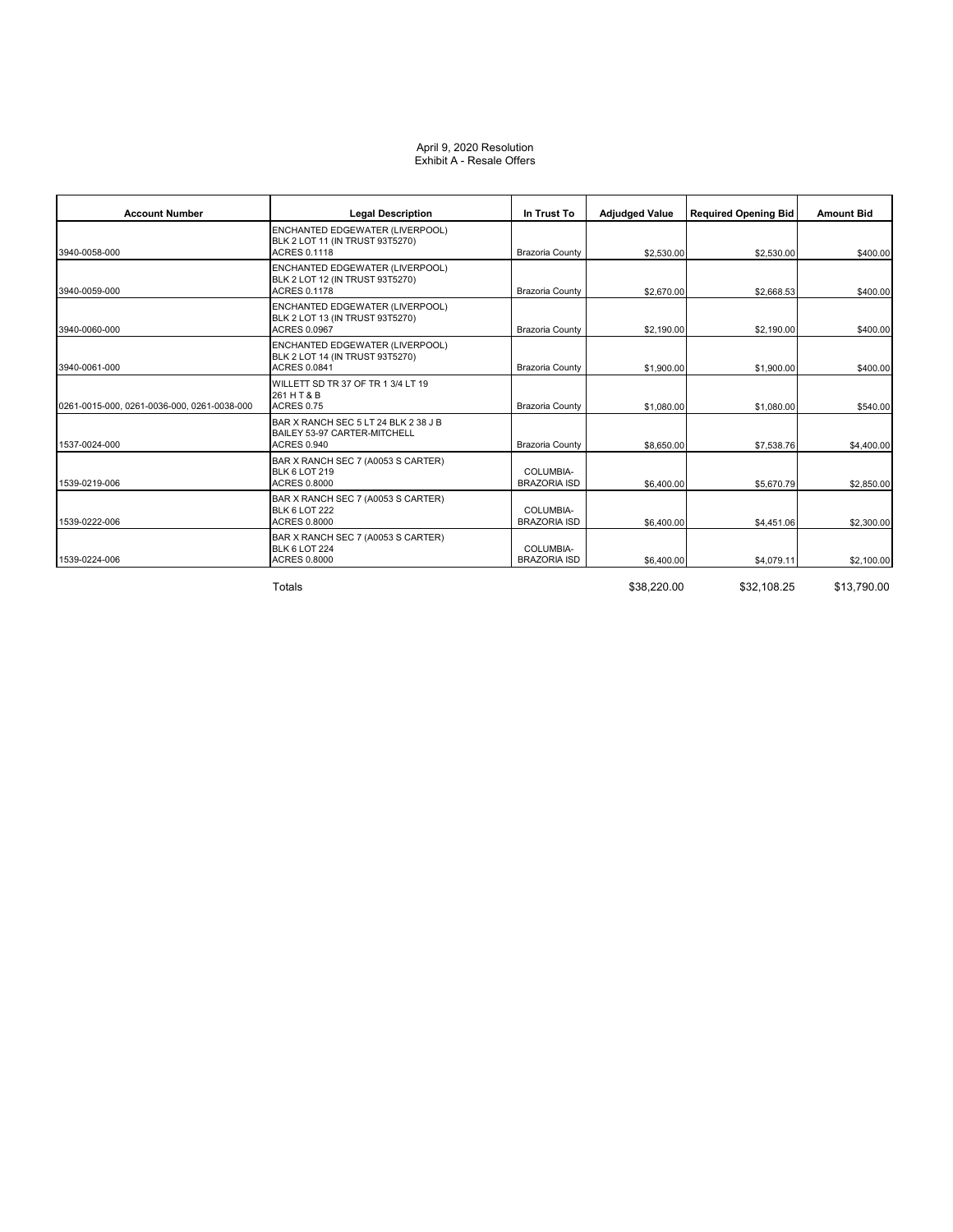

**1100 CHERRY ST. • FREEPORT, TX 77541 (979) 233-2667 • 1 (800) 362-5743 • FAX: (979) 373-0023 WWW.PORTFREEPORT.COM**

## **M E M O R A N D U M**

- **TO:** Commissioners Chief Executive Officer
- **FROM:** Rob Lowe
- **DATE:** April 9, 2020

**SUBJECT:** Designation of Treasurer and Accompanying Bond Purchase

On February 27, 2020 the Finance Advisory Committee reviewed Policy 9.10, Designation of Treasurer. The committee did not have any recommended changes to the policy thus we will update the records to show that the policy has been reviewed. A copy of the policy is also included for your information.

The policy states that the designated Treasurer shall be the Chief Financial Officer unless otherwise determined by the Port Commission. Further, the policy states that the Port Commission shall determine the amount of a bond to be carried for the Treasurer. During the Finance Advisory Committee, Mary Campus informed the committee that recent history included a \$200k bond for the Treasurer.

For today's Port Commission meeting, the bond purchase recommendation will need to be made.

**PORT COMMISSION**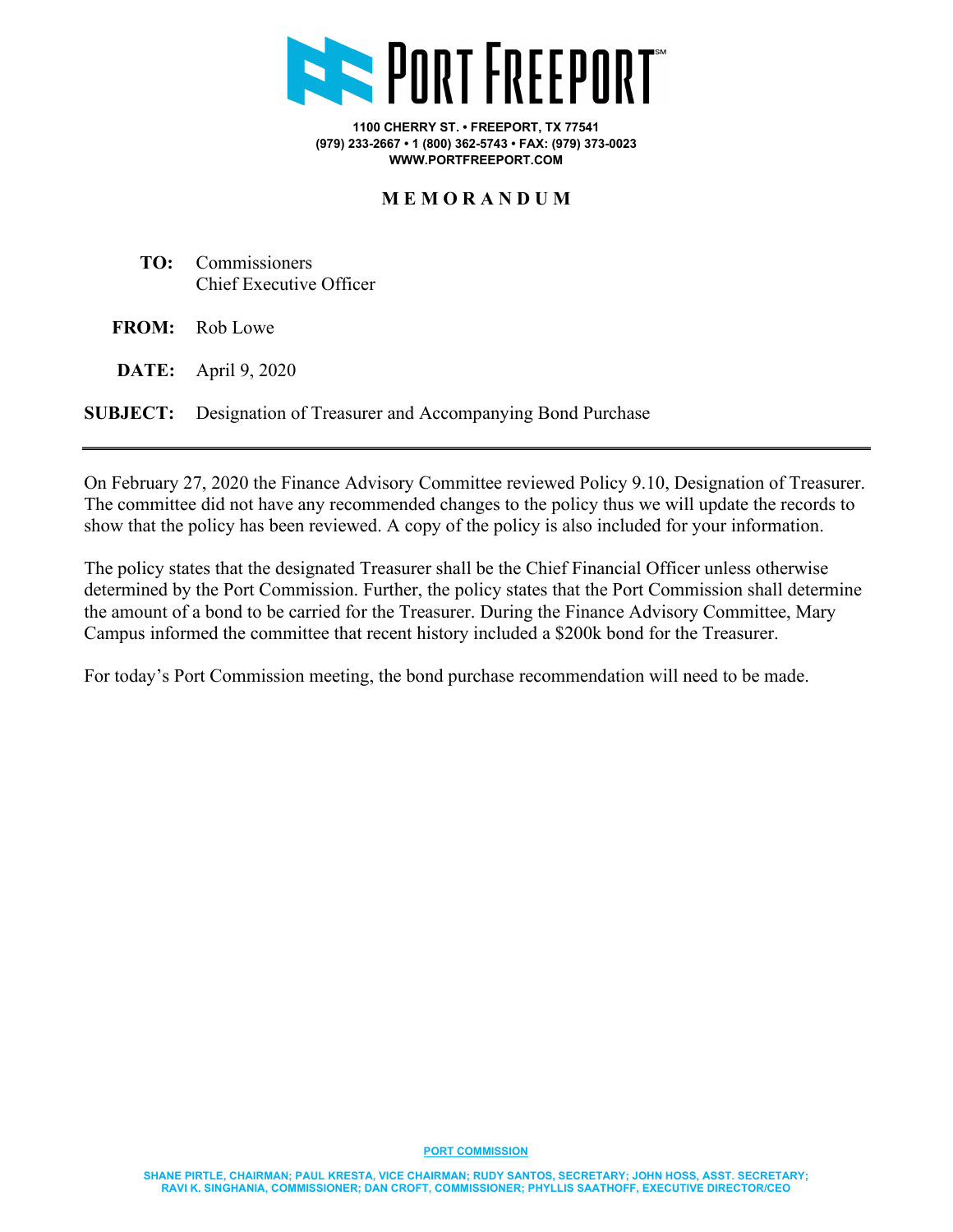#### **PORT FREEPORT POLICY MANUAL**

**\_\_\_\_\_\_\_\_\_\_\_\_\_\_\_\_\_\_\_\_\_\_\_\_\_\_\_\_\_\_\_\_\_\_\_\_\_\_\_\_\_\_\_\_\_\_\_\_\_\_\_ \_\_\_\_\_\_\_\_\_\_\_\_\_\_\_\_\_\_\_\_**

#### **PORT COMMISSION OF PORT FREEPORT DESIGNATION OF TREASURER SECTION 9.10**

In concurrence with the election of Port Commission officers, the Port Commission shall designate an executive staff member as the Port Treasurer (Texas Local Government Code §105.001 (8)). The designated Treasurer shall be the Chief Financial Officer unless otherwise determined by the Port Commission. The Port Commission will require the purchase of a bond covering the Treasurer in an amount to be set by the Commission. The Treasurer is directed to establish and then periodically review and update, as necessary, the Port's purchasing and disbursement procedures for the payment of the funds from the Port depository consistent with Texas Water Code 60.271 (f) and Texas Local Government Code §105.074 (g). Further, the Treasurer will present said procedures to Port Commission for review and approval on an annual basis. A detailed financial report including a detailed expenditure report listing the vendor and the affected general ledger accounts shall be presented to the Commission for review and approval.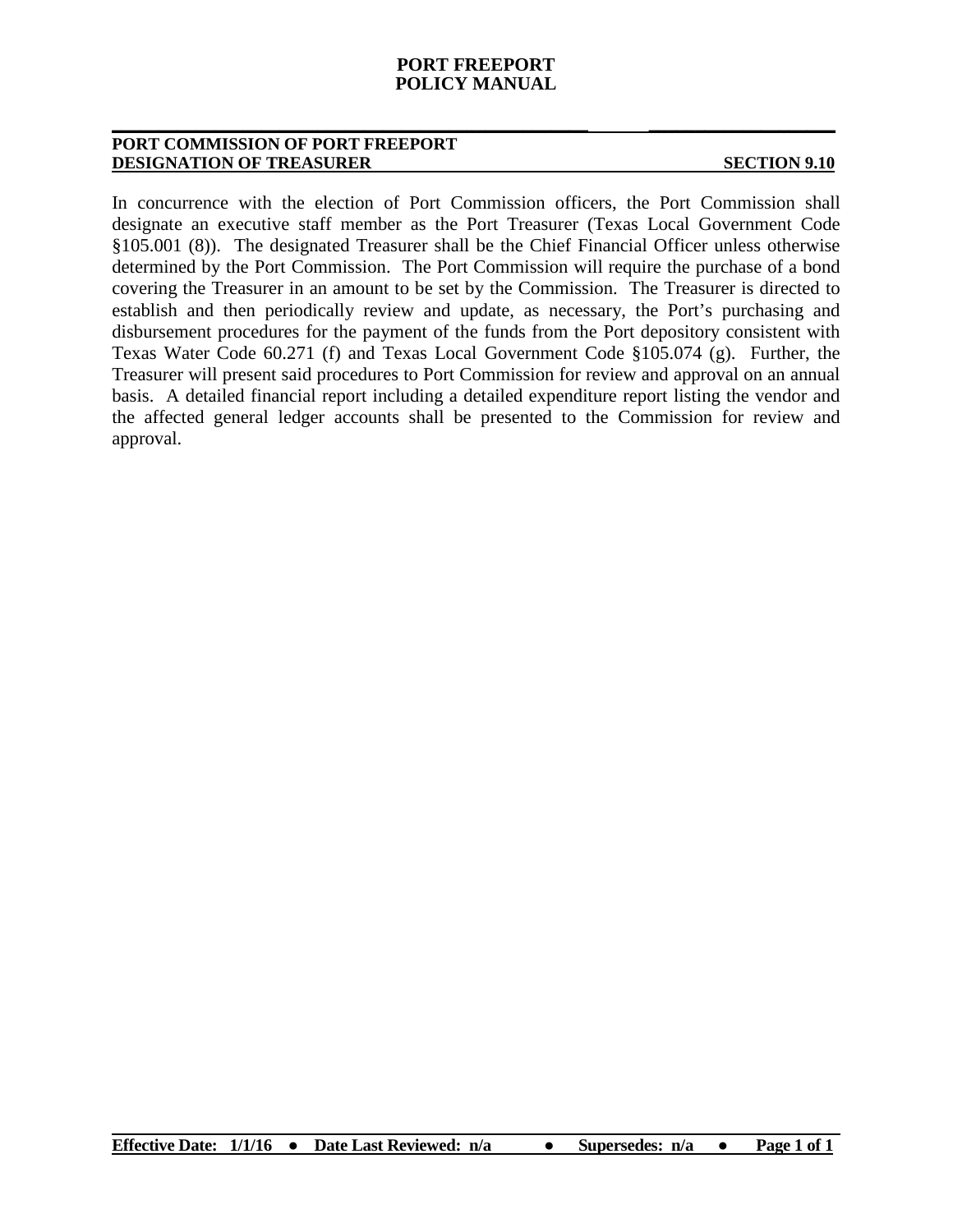#### **PURCHASE**

## **212 E 6TH STREET / BLOCK 27 LOT 13**

The Record title to the land on the effective date appears to be vested in Second Opportunity of America and others as designated on the title.

This property is a 7000 Square Foot Lot with a 1200 Square Foot house.

The purchase price of this property is \$40K.